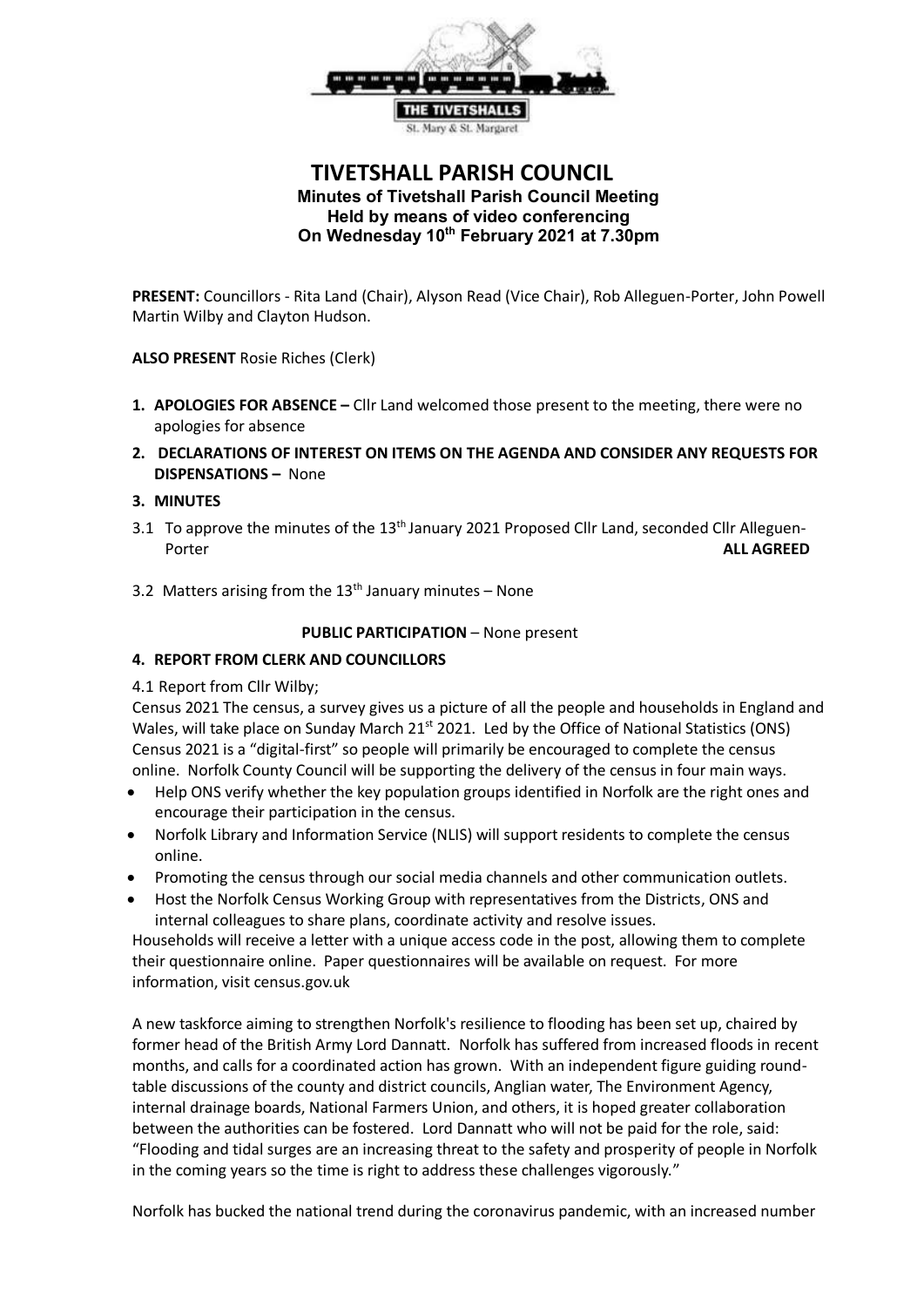of people pursuing adult learning qualifications. Little over five years ago, NCCs adult learning service was branded inadequate by inspectors. But the service has been turned around and, while the pandemic meant participation in qualification course fell by 19% nationally, in Norfolk it went up by 12%. The service, which has its hub at Wensum Lodge in Norwich, moved all of its learning programmes – taken by 3,000 people – online by April 2020. The pandemic has shown Norfolk's residents to be uniquely resilient in incredibly times.

Families that are struggling with home learning have a new place to turn to for advice and support. Norfolk Libraries has set up a phone line which serves as a first stop for parents and carers in the county using new devices to teach their children. The phone line aims to provide a friendly voice to families that aren't familiar with home learning technology, including those that have received a new laptop as a result of NCCs 'Every Child Online' campaign. The campaign is being run by the county council, in partnership with Norfolk Community Foundation backed by the Eastern Daily Press newspaper. It aims to ensure every child has digital device and internet connection to learn remotely at home to make sure they are not left behind in their learning because of digital disadvantage. If anyone needs help using online services, they can speak to a member of library staff on 01603 774777

People can also register for Learn My Way and enter the name of their local library in the 'Centre' box for free online learning. For help downloading eBooks or using other library services online, email [libraries.iconnect@norfolk.gov.uk](mailto:libraeies.iconnect@norfolk.gov.uk)

Congratulations to all of the staff at the Budgens Service Station in Harleston for being named as the Best Forecourt Team of the Year in the country. The team won, thanks to their dedication and commitment to providing the best customer service possible.

 Thanks also to all of the volunteers that helped with the recent snow clearance in our town and villages during the recent wintry spell. Our highways teams were working alongside local farmers around the clock to keep our highways passable and safe.

4.1.1 Report from Cllr Hudson**;** A big thank you to local farmers and the highways department for getting involved, working together to clear snow from the roads.

 $21<sup>st</sup>$  March is the Census date; everyone is to be encouraged to completed the census on this date. The GNLP consultation is open until  $15<sup>th</sup>$  March, the cluster strategy will form a separate part of this.

Vaccination centres in Diss and Harleston will be opening very soon, Pulham Market doctor's surgery are also offering the vaccination at the surgery. Those over 70 years of age can request a vaccination if they have not yet been vaccinated by contacting the NHS on

[www.nhs.uk/conditions/coronavirus-covid-19/coronavirus-vaccination/book-coronavirus](http://www.nhs.uk/conditions/coronavirus-covid-19/coronavirus-vaccination/book-coronavirus-vacccination/)[vacccination/](http://www.nhs.uk/conditions/coronavirus-covid-19/coronavirus-vaccination/book-coronavirus-vacccination/) Cllr Read expressed concern that some residents had been offered a vaccination outside of their local area, Cllr Hudson reported that this was just an option, they would be offered one locally in time. Cllr Hudson finished by thanking Cllr Land for her hard work and support over the last 2 years.

**4.2 Clerk's report** – previously circulated; Prepared the agenda for February and agreed the matters to be covered with the Chair. Associated documents have been circulated to councillors for prior consideration. The agenda has been published on the PC website and posted on the notice boards.

Completed the request to Martin Wilby applying for £300.00 from his budget to help in upgrading the kitchen facilities in the village hall, the grant has now been agreed.

Attended the playing field and removed the broken tape barrier from around the small children's play area now the water has subsided, the Handyman has been informed of this by the clerk. Written to 14 landowners regarding the importance of keeping ditches and gullies free from all debris to allow water to drain away. This was highlighted as a problem during the recent heavy rain and flooding

Received the resignation with effect from close of the February PC meeting from Cllr Land (Chairman) this has been officially registered with South Norfolk Council and duly posted on their website, the PC website and notice boards around the village.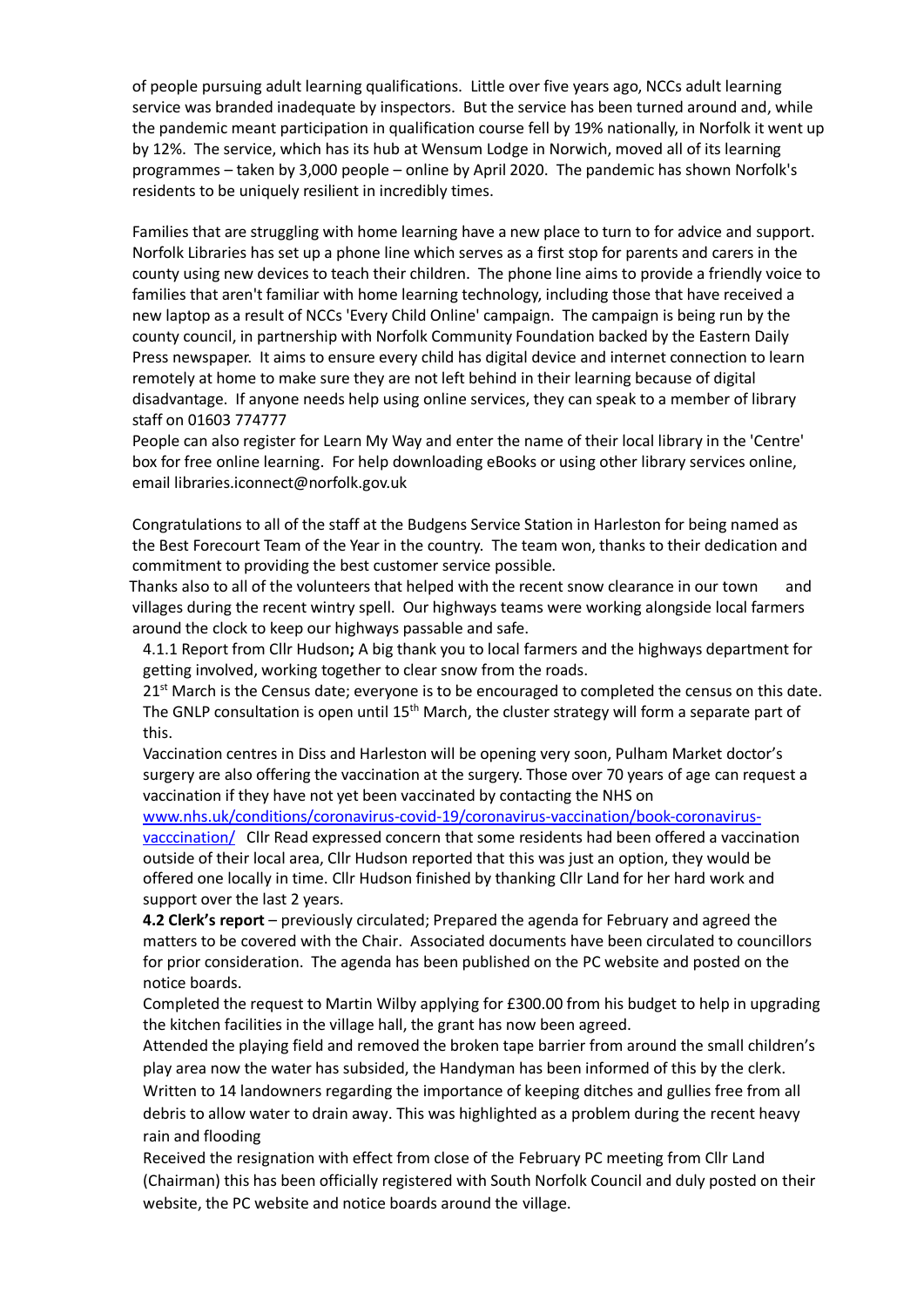The clerk has tended her own resignation with effect from  $28<sup>th</sup>$  February and prepared an advert advertising the vacancy for a clerk.

Completed a Bank Mandate making provision for the chairman to be removed as signatory from  $10<sup>th</sup>$  February 2021, and for herself to be removed as a signatory and addressee as from 28<sup>th</sup> February 2021.

Helped dismantle and arranged to have the tree removed from the green following  $12<sup>th</sup>$  night Dealt with correspondence from parishioners regarding the Precept and speeding issues in the village. The total amount of emails received by the clerk since the January 2021 meeting was 263. **4.3 Handyman's report** – No official report

**5. RESIGNATION OF THE CHAIRMAN** - This was received by councillors, the vice chair Cllr Read was not able to take up the position of Chairman at this time, it was agreed that Cllr Alleguen-Porter would be acting chair in the interim until the elections in May.

**6. RESIGNATION OF THE CLERK – ARRANGEMENTS FOR HANDOVER FROM CLERK –** The Clerks resignation was noted by councillors, a replacement has not been found as yet and a locum clerk may be employed in the short term. The clerk was asked to arrange delivery of all equipment and books to the village hall at the end of February. The handyman had agreed to transport the equipment.

# **7. TO RECEIVE A VILLAGE HALL REPORT**

Meeting held on 26 January.

Discussions took place on:

 Kitchen refit - Obtain up to date quotes (Howdens, Wren and Magnet to be considered) Painting of stage improvements - mdf surround to new cupboard, step balustrade, safety line on edge of stage and the walls. Seeking quotes, Any availability of Community Service during Covid lockdown, or resident volunteers in accordance with Covid restrictions.

Book Store - Books to be sorted. Not allow any increase in number of books and DVDs. add to Facebook page if residents want to obtain any. Contact by committee of local Charities to see if accepting during lockdown i.e. Red Cross, Salvation Army Waveney foodbank. Other book charities to be considered.

Craft Fayre 6 March - new date of 22 May.

 Fundraising - Discussed if suitable to run a takeaway afternoon tea on Mothers Day. Lottery - agreed when its 12 months are up we will suspend for 12 months.

Next meeting 23 February 2021 and thereafter the 4th Tuesday of each month.

# **8. DEVELOPMENT OF THE NEIGHBOURHOOD PLAN**

8.1 Progress to date; Steering Group Update The Steering Group met on 2nd February. We discussed the House to House Survey. The content was based around the residents' comments received to-date which were largely about the green areas of the parish, and basic information re profile of residents, any possible housing need changes in next 5 years, cars per household, protection of existing facilities and any improvements or new ones etc.

The steering Group have finished their work on character assessments for the separate areas of the parish. This is being drawn into one document. This is to be shared with Ben Castell of Aecom prior to 16th February.

On 16th February the whole Steering Group will be taking part in a meeting and visual tour of the Tivetshalls with Aecom. Under normal circumstances this would take place with a site visit. Due to Covid we will be involved using on line systems.

The A1 boards have been repaired and are on display in Hales Street and will be moved as soon as the weather allows to Lodge Road

8.2 Finance to date – Total spend is £1,684.20

**9. FLOODING MITIGATION FOR PROPOERTIES AND HIGHWAYS - The clerk has written to** landowners in the villages about concerns over ditches and gulley's which have been allowed to clog up with debris, not allowing the free drainage of water, to date 2 have responded in a positive manner. Cllr Powell asked if landowners may be more receptive if contacted by local parishioners and councillors if a problem was found, Cllr Land thought this was a good idea and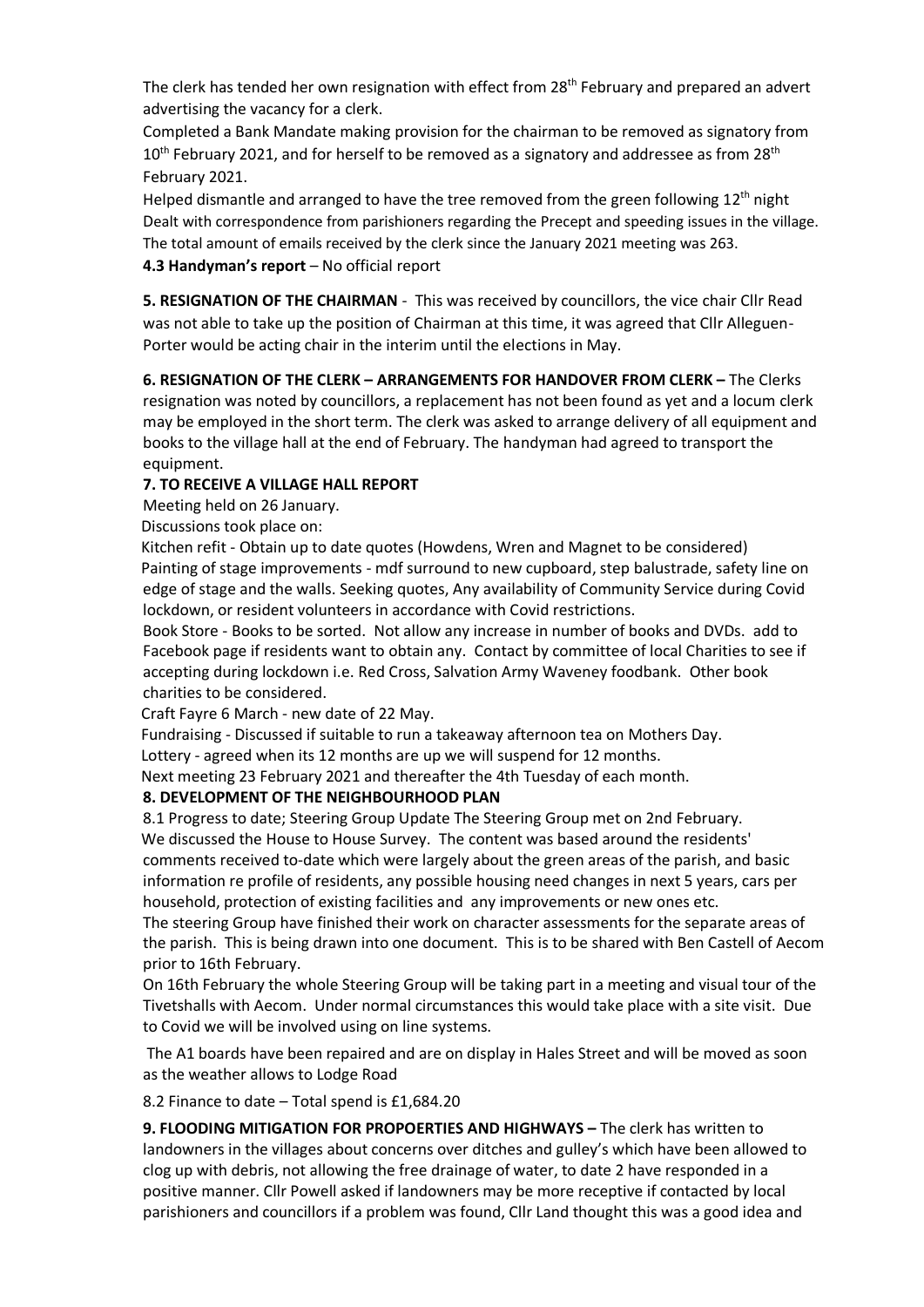hoped the landowners would appreciate it, Cllr Wilby has highlighted flooding in his report. Cllr Read - The flooding problem on Green Lane has not been addressed, the ditch is solid with debris. It was agreed to escalate this to the LCFA.

**10. ALLOTMENTS –** Up-date (if any) – The clerk has written a piece in the Cock Crow magazine, asking for suitable sites, with no response to date.

#### **11. AGREEMENT OF FINANCIAL REGULATIONS AS REVEIWED AT THE JANUARY MEETING –** These were agreed by all councillors

### **12. PLANNING APPLICATIONS**

12.1 2021/0042 & 2021/0107 LOCATION: Elm Tree Farm. School Road, Tivetshall St Margaret PROPOSAL: Variation of condition 2 of 2010/1063 & 2010/1064 – to revise design to Dwelling 3 and site layout. – Decision = No Objections

12.2 2021/0073 LOCATION: Imon, The Street, Tivetshall St Mary. PROPOSAL: Erection of single storey front and side extension and new pitched roof to garage. – Decision = Refuse - Councillors discussed this application; They have concerns about the actual size of the proposed extension to the front of the property. Councillors were concerned it would restrict the light to the neighbouring property, it was felt the size of the extension would be better to match the 2m porch extension of the attached bungalow (Jasmine). To allow such a large extension to the front of the property will change the appearance of the whole road, being left with very little front garden. All the other surrounding properties have good sized front gardens. Councillors decision was to REFUSE this application.

12.3 2021/0134 LOCATION: 10 Moulton Road, Tivetshall St Margaret. PROPOSAL: Proposed single and two storey rear extension, detached garage and new porch. – Decision = Refuse – Councillors had concerns about the actual size of the proposed extension being overbearing, they felt a side extension would be better suited to the property. Councillors were concerned it would restrict the light to the neighbouring property and have an overbearing impact on its residents. To allow such a large extension would not be in keeping with the surrounding properties. Councillors decision was to REFUSE this application.

# **13. TO NOTE CORRESPONDENCE RECEIVED**

13.1Email from concerned resident re a water hose which has been installed on Rectory Road coming from Robins Croft, the hose runs across Rectory Road and into the opposite property. Can the council look into whether the permissions have been obtained for this? The extra noise and traffic has become a nuisance to us. Clerk reported to NCC Highways & SNC

13.2 Email from Martin Wilby: To confirm that a grant of £300.00 has been awarded for village hall kitchen equipment.

13.3 Email from concerned resident re Planning application ref 2020/2386 Land adjacent to Wagtail Lodge Rectory Road Tivetshall – This was noted by councilors

13.4 Email request from resident regarding speed limit on Station Road, Clerk has responded advising contact with NCC Highways and Police.

13.5 Email request from resident regarding breakdown of precept request – Clerk responded confirming that councillors deliberated long and hard over increasing the precept. They appreciate that we are all in very difficult times and would not have made any increase unless it was absolutely necessary.

Negotiations have been entered into regarding the renewal of the freehold on the playing field, I can confirm that there has been no firm decision as yet whether this will continue, however there will be costs involved if it is renewed, we would probably be expected to pay the solicitors costs on both sides. If it were to be the worst case and not renewed there would still be solicitor's costs to draw this to a close and further costs involved in moving the play equipment from the area in question and re-siting together with the creation of a permanent boundary

Allotment costs would be the hire of land, drawing up a formal agreement and possible connection to a water supply.

An under calculation of the spreadsheet over the past 2 years has not included any staff salary costs. These have been included in this year's budget.